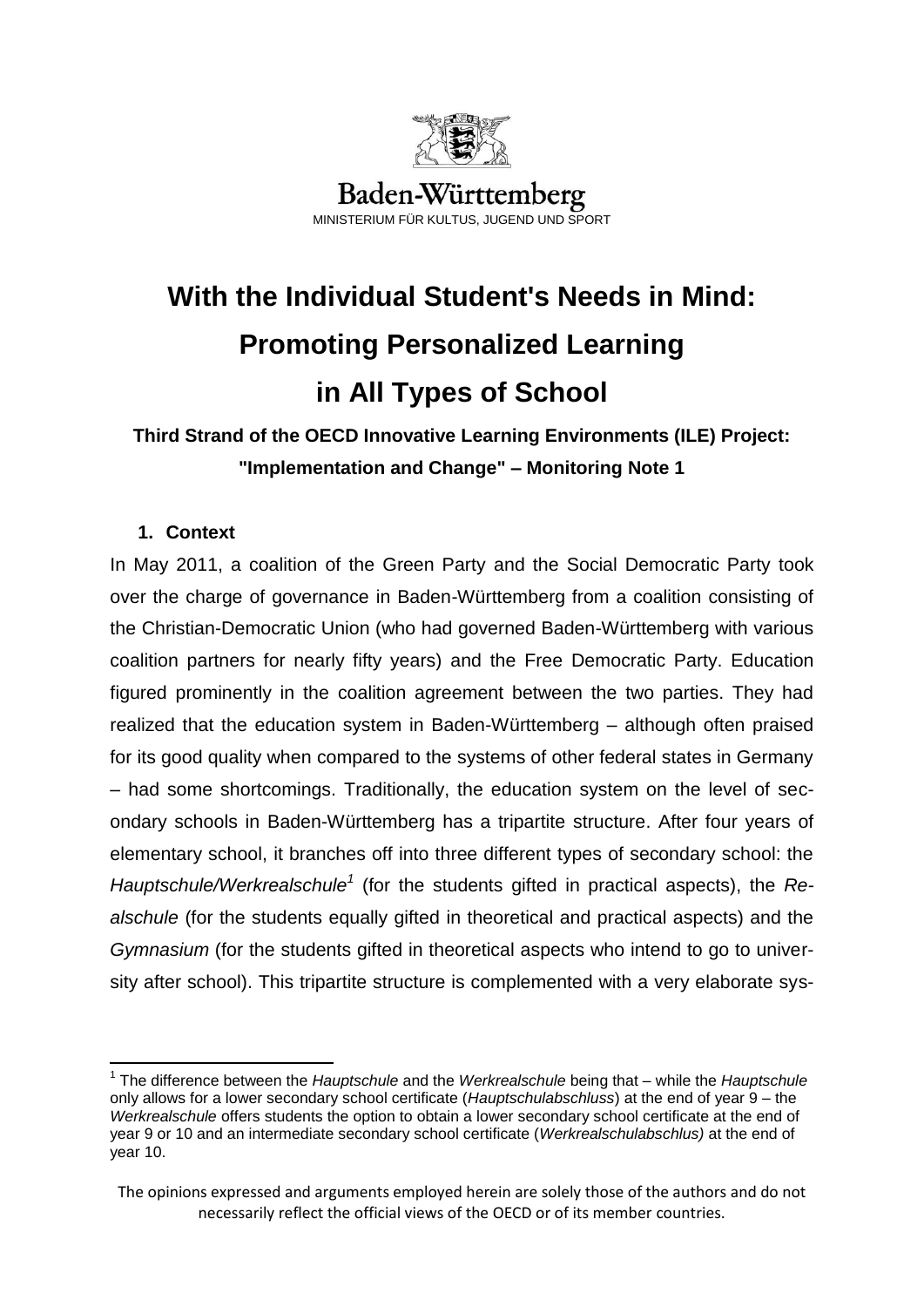tem of vocational education and traditionally also a whole range of different schools for students with special educational needs.

The shortcomings of the tripartite school system include the following aspects:

- First of all, once a child was assigned to a *Hauptschule/Werkreaschule* or *Realschule*, it was very difficult to move upwards due to the fact, for example, that the curricula of the different types of secondary school are not sufficiently synchronized.
- Second, there is considerable inequality of educational opportunity within the tripartite system, as for example teachers teaching in the *Hauptschule* are educated at universities for a shorter period of time than teachers teaching at the Gymnasium level. As a consequence of all these equity issues in education, there still is too much of a correlation between children's family backgrounds and the educational success they can achieve. This especially affects socially disadvantaged individuals and individuals with a foreign background – for example, children from immigrant families are often sent to the *Hauptschule/Werkrealschule* only because they are not yet proficient in the German language, with little or no consideration for the intellectual potential they might have.
- Third, the tripartite system is not sufficiently equipped to deal with the challenges of the future. Among these challenges are:
	- o the fact that in all types of schools the learning groups are becoming more and more diverse in terms of background and predispositions for learning
	- o the demographic development ensuing in a declining overall number of students – according to calculations of the Ministry of Education, Youth and Sports, the number of students will decrease by a considerable percentage within the next years. Were the tripartite school system to be held onto, this decrease in the total number of students would leave many schools, especially in rural areas, with fewer and fewer students to teach – resulting in considerable difficulties as far as reconciling a good quality of teaching with an efficient use of resources is con $c$ erned $^2$

 $\overline{a}$ 

 $<sup>2</sup>$  see also p. 4f.</sup>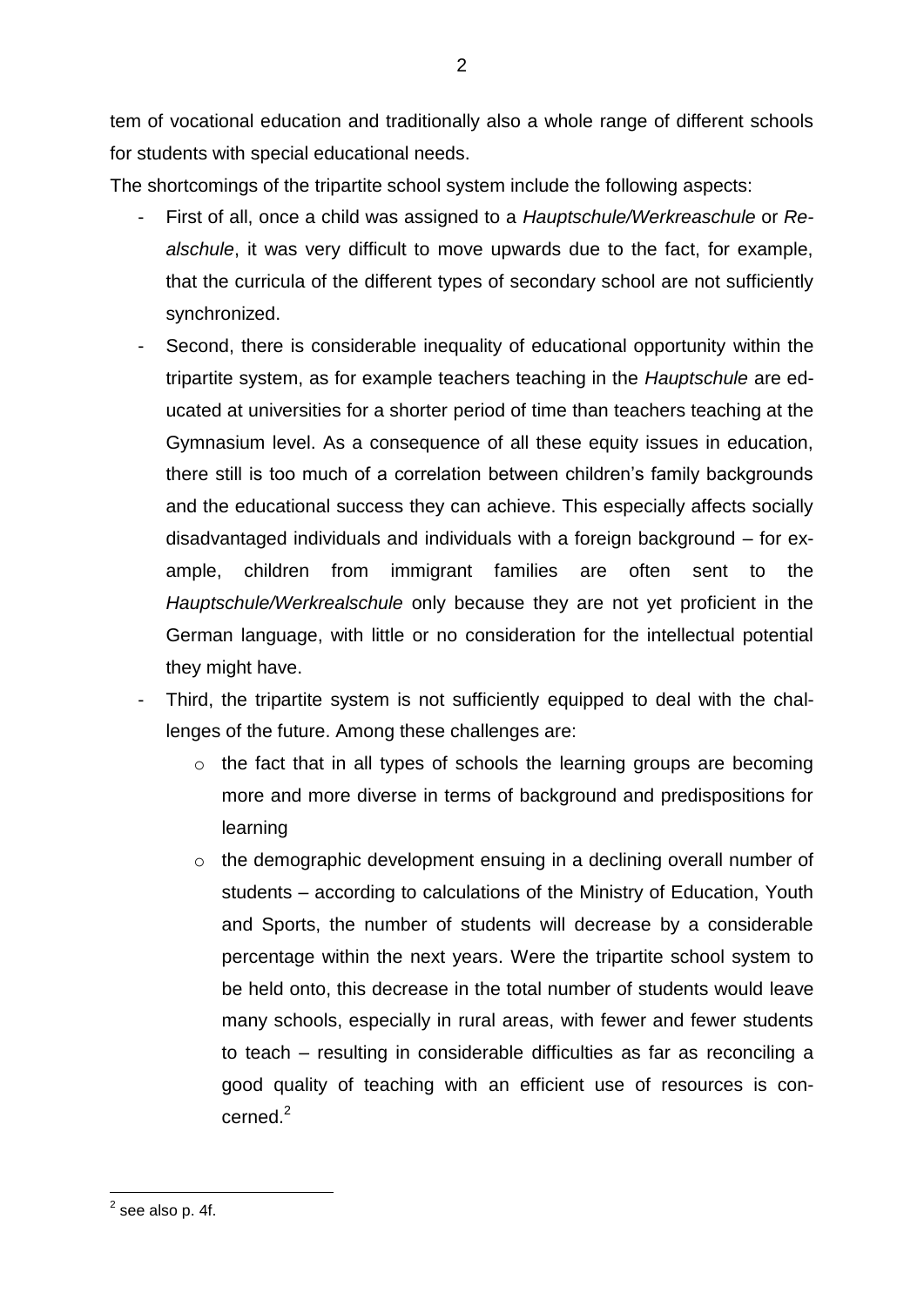o While the number of students is on the decline, Baden-Württemberg is threatened by a considerable skills shortage. According to calculations of the Chamber of Industry and Commerce, there will be a shortage of 220.000 skilled people in Baden-Württemberg each year until 2030. Therefore, Baden-Württemberg needs to increase the number of skilled workers and also of university graduates.

Therefore, in their coalition agreement, the Green Party and the Social Democratic Party claimed:

The education system in Baden-Württemberg is not up to date. It is socially unjust and based on the principle of selecting students. This is what we want to change, as educational opportunities must no longer depend on students' social backgrounds or their parents' bank accounts. Our goal is a socially fair education system where children do not have to adapt to the school, but where the school is adapted to the children – a school in which all children reach their personal educational aims, where their individual needs are paid attention to and where they can use their talents in the best possible way. Attending to students' individual needs, recognizing differences as values and the principle of equal opportunities are the guiding ideas of our education policy (Bündnis 90/Die Grünen/SPD Baden-Württemberg 2011, 5f.).<sup>3</sup>

In short, one of the central goals of the new government has been to improve the education system in a way that will guarantee each student – according to his or her individual abilities – the best possible educational success and to overcome as much as possible the tremendous influence of family background on educational outcome. Two of the most significant steps the new government has taken in order to improve

the education system in Baden-Württemberg are the following:

- As of academic year 2011/12, it is up to the parents to decide  $-$  after profound consultation with their child's elementary school teachers – at which type of school their son or daughter should receive their secondary education. Until then, this decision was made by a child's elementary school teachers. It was mandatory for parents to follow the teachers' written recommendation stating which type of school the respective student should move on to after four years of elementary school. This recommendation was based on the grades the respective students had achieved throughout year four.
- Via an amendment to the education law in April 2012, the G*emeinschaftsschule* was introduced in Baden-Württemberg, a new type of school designed to allow students of all abilities to keep learning together after their four years

 3 This and all subsequent quotations have been translated by Christoph Schüly (Ministry of Education, Youth and Sports).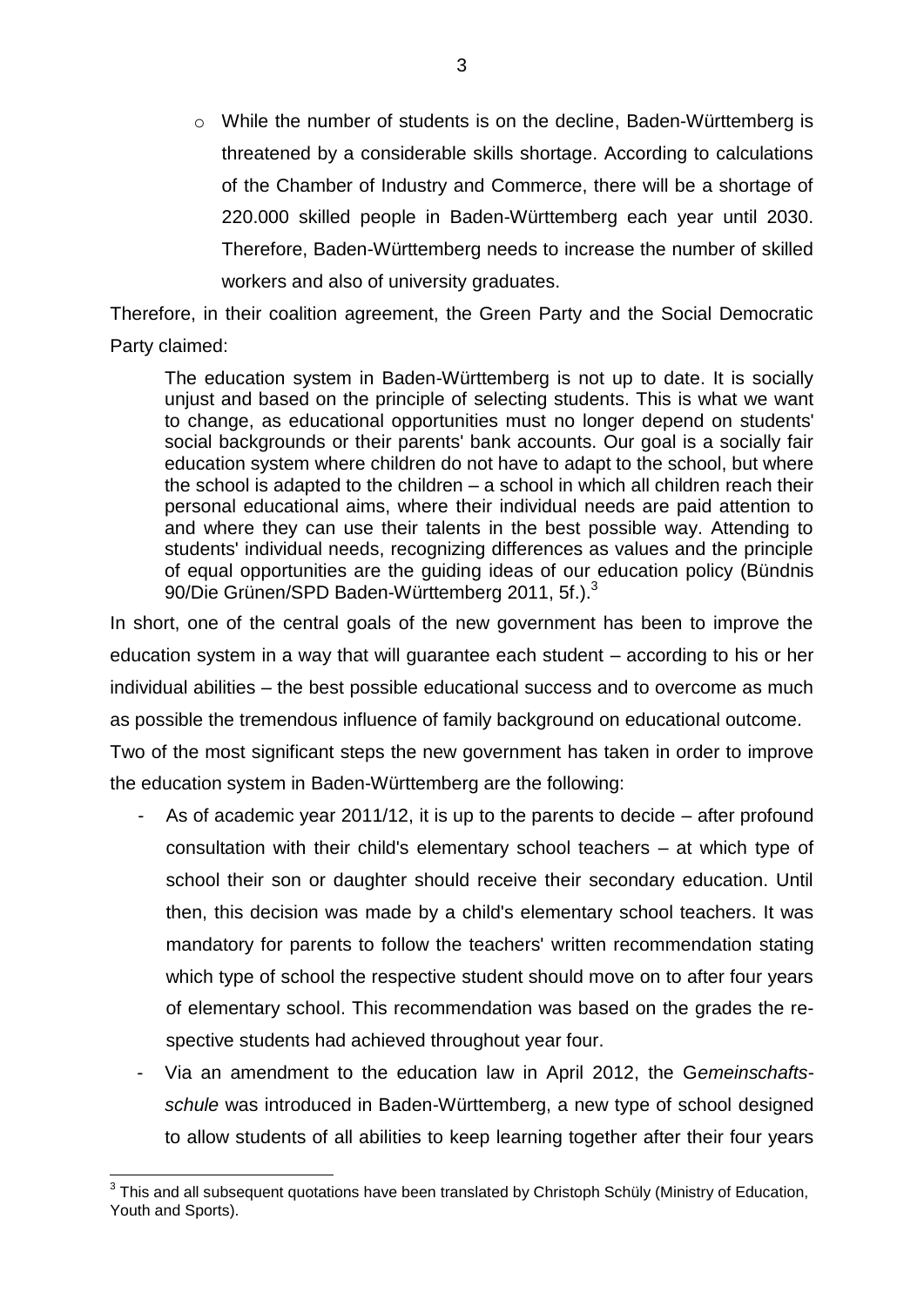of elementary school rather than placing them in different types of school on the basis of how they performed throughout their elementary education. The *Gemeinschaftsschule* thus puts heterogeneity among students to productive use and intends to provide every student with the chance to reach the best possible educational results – according to his or her individual abilities. Since the *Gemeinschaftsschule* is an inclusive school by definition, this also includes students with special educational needs. $4$  In a bottom-up process, all schools can become *Gemeinschaftsschulen*. Applications have to be submitted to the Ministry of Education, Youth and Sports by the councils of the towns where the schools are situated. An application has to contain a concept based on clearly defined criteria such as performance, strategies of dealing with diversity among students, quality of teaching, responsibility and accountability, school climate and school as a learning organisation. 42 schools started as *Gemeinschaftsschulen* at the beginning of academic year 2012/2013, another 87 followed in 2013/2014 – the majority of them being former *Hauptschulen/Werkrealschulen.* By October 2013, 108 schools had submitted their application to become *Gemeinschaftsschule* in 2014/15. This time, the number of *Realschulen* applying to turn into *Gemeinschaftsschulen* had increased from four to fifteen. In February 2014, the Ministry of Education, Youth and Sports announced that 81 of them (including 12 previous *Realschulen*) will start as *Gemeinschaftsschulen* as of academic year 2014/2015.

These innovations to the education system in Baden-Württemberg had the following effects in the academic year 2012/13:

- 60 % of the students enrolling in one of the first 42 *Gemeinschaftsschulen* in 2012/13 had a recommendation for the *Hauptrealschule/Werkrealschule,* 28% for the *Realschule*, 12% for the *Gymnasium*. Given the fact that at this stage most of the *Gemeinschaftsschulen* are former *Hauptschulen/Werkrealschulen*, this is a successful start.
- Unsurprisingly, the percentage of students enrolling in the *Hauptschule/Werkrealschule*, which had been on the decline for years, decreased even more from 24 to 16 per cent. In academic year 2013/14, it went further down to 11.9 per cent.

 $\overline{\phantom{a}}$ 4 Structure and design of the *Gemeinschaftsschule* will be detailed in chapter 3.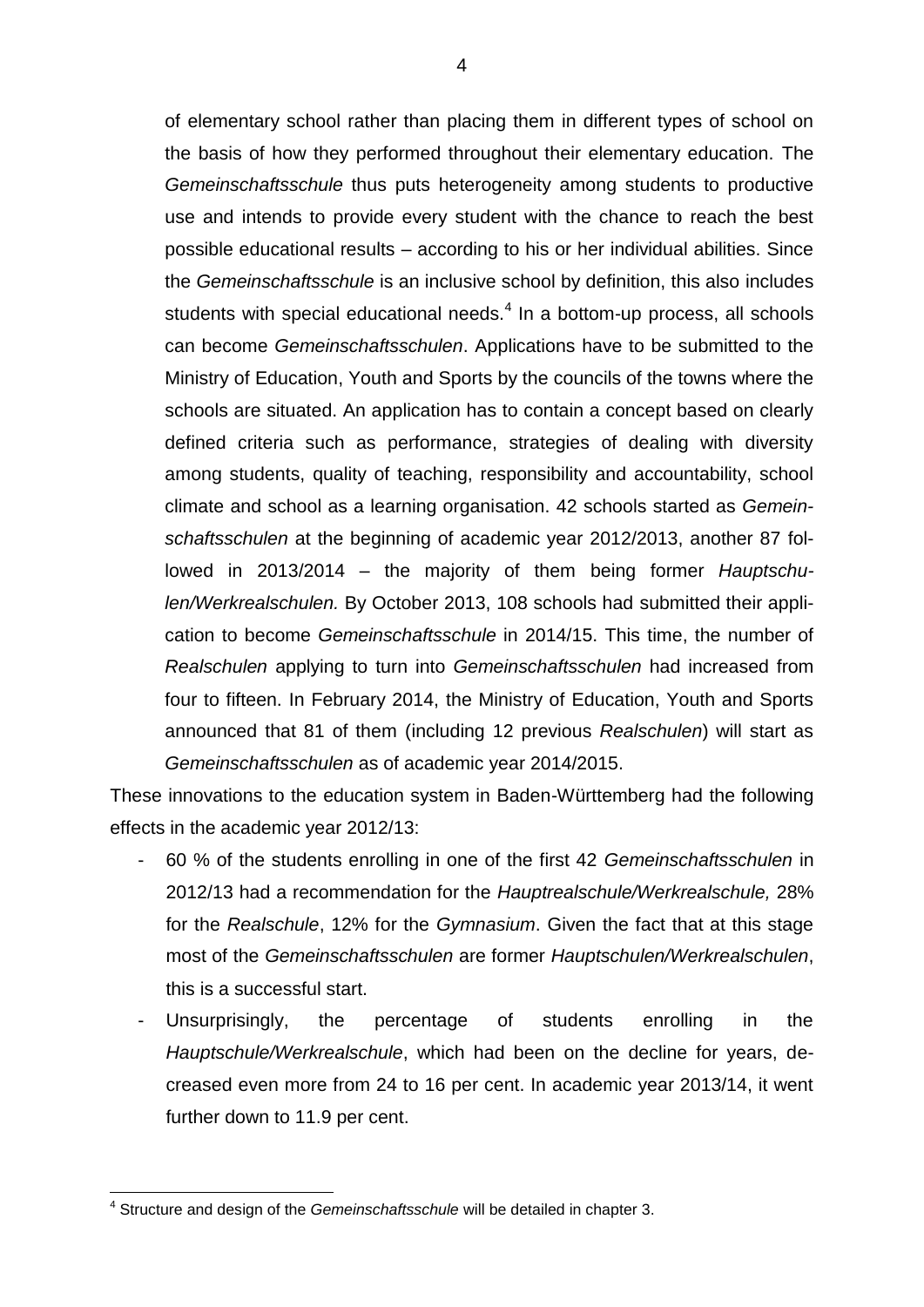- Classes at *Realschulen* became more heterogenous: While 60 per cent of the students attending year five at a *Realschule* in 2012/13 had been provided with a corresponding recommendation, 23 per cent had been recommended to move on to the *Hauptschule/Werkrealschule*, 17 per cent had even been seen fit by their elementary school teachers to succeed at the *Gymnasium*.
- Judging by the numbers, the *Gymnasium* is not affected by hetereogeneity to the same extent: 89 per cent of students in year five at a *Gymnasium* had been recommended to go there, only 10 per cent should have moved on to a *Realschule* according to their elementary school teachers. Only one per cent of students enrolling at a *Gymnasium* had a recommendation for the *Hauptschule.*

These results point to the fact that the traditionally tripartite education system in Baden-Württemberg needs to be restructured considerably. The overall decline in the number of students along with changing preferences on the part of the parents as to which secondary school their children should graduate from has led to the fact that many secondary schools – especially *Hauptschulen/Werkrealschulen* – had to be closed, especially in the rural parts of Baden-Württemberg. While only a few years ago there were more than 1200 *Hauptschulen/Werkreakschulen* in Baden-Württemberg, only 862 were left in 2012/13 – the number is further decreasing. Many of them have become very small, which results in organizational as well as pedagogical difficulties. Even though these developments have been obvious since the turn of the millennium, the former government in Baden-Württemberg failed to adapt the education system to the changing circumstances.

# **2. Aims**

The coalition parties have started to restructure the tripartite school system in a way which intends to quarantee each student the possibility to gain any school leaving certificate available in Baden-Württemberg within a reasonable distance. The aim is, in the long run, to develop the tripartite school system into a "system of two pillars" – with the Gymnasium as one pillar. The other pillar will offer an integrative educational path developing from the different types of school of the traditional tripartite system and offering a broad range of different school leaving certificates. The model for this second pillar is the *Gemeinschaftsschule*. It is expected and desired that *Haupt-*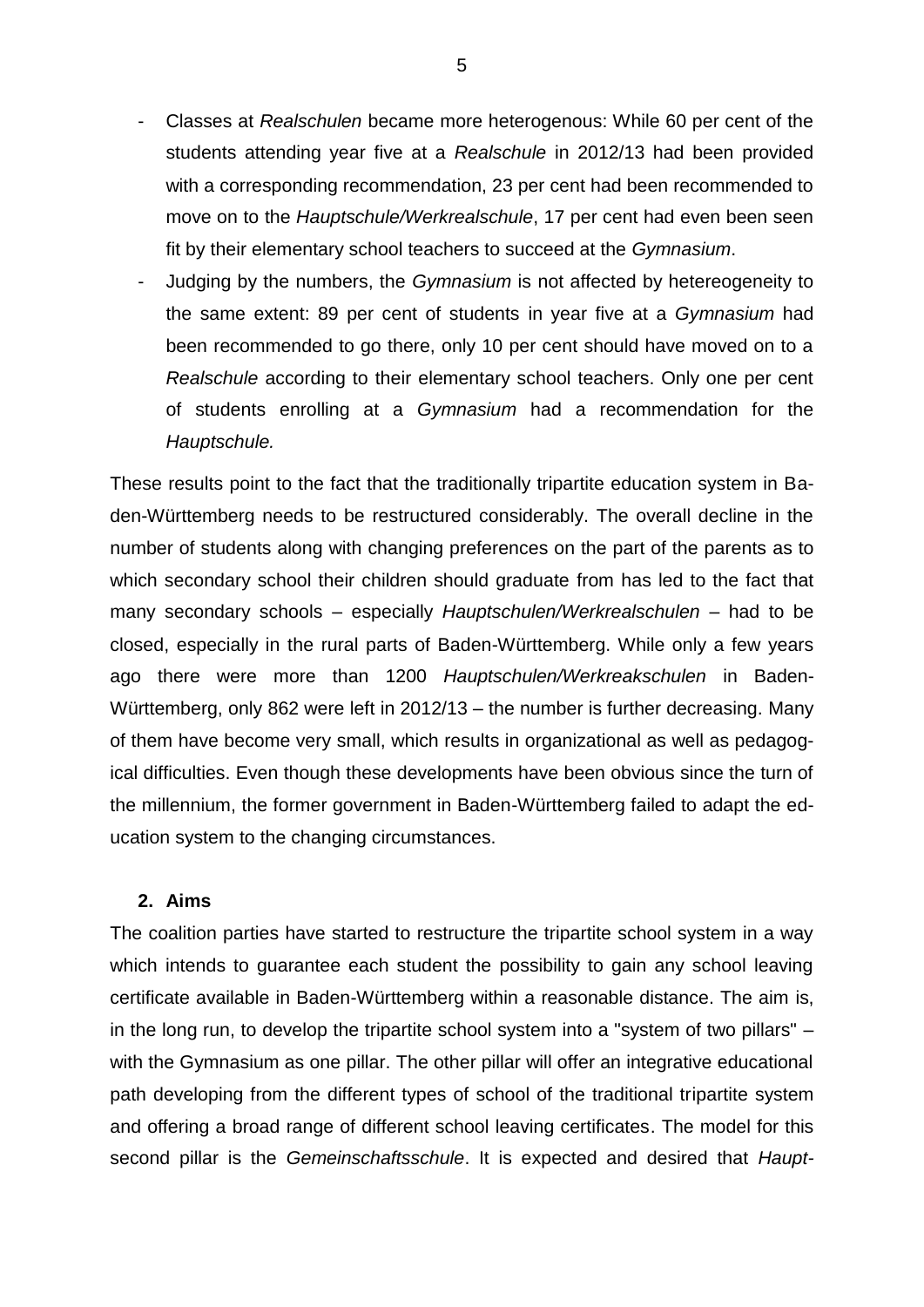*/Werkrealschulen* and *Realschulen* will turn into *Gemeinschaftsschulen* in the future. A date by which this process should be completed, however, has not been set.

These developments within the education system in Baden-Württemberg have an impact on the quality of teaching in all types of school. In *Gemeinschaftsschulen* heterogeneity among students is regarded as desirable and therefore encouraged, and teachers working there are expected to be prepared to attend to students' individual needs. Other types of school have worked under the assumption of a fairly homogenous body of students for a long time. Due to the fact that heterogeneity has increased in the *Realschule* and – to a lesser degree – in the *Gymnasium* too, these types of school also have to think of ways to support students individually. Therefore, the government of Baden-Württemberg has taken various steps to establish personalized learning in all types of school.

## **3. Theoretical background**

 $\overline{a}$ 

In its decision-making processes, the government of Baden-Württemberg and the Ministry of Education, Youth and Sports pay very close attention to the findings of education research and also enlist the advice of renowned researchers from the field of education theory.<sup>5</sup> The aim of the following chapter is to provide the theoretical background for the development towards personalized learning that Baden-Württemberg is aspiring to and to detail what has to be adhered to for this transition to be accomplished successfully.

The chapter draws heavily on an expertise that was initiated by the German Education Union (GEW) Baden-Württemberg, but contains references to other sources too. The GEW has supported the idea of allowing students to learn together beyond their four years at elementary education in a school like the *Gemeinschaftsschule* for many years. The expertise, edited by Thorsten Bohl and Sibylle Meissner, in which seasoned experts from different disciplines in education theory clarify – on the basis of the current state of research – how a school where children of all abilities learn together can operate successfully and what difficulties it might have to overcome, was compiled to accompany and support the introduction of the *Gemein-*

<sup>&</sup>lt;sup>5</sup> For example in March 2014, the coalition partners Green Party and Social Democratic Party organized a hearing to discuss future perspectives for the type of school *Realschule*, which – as was pointed out in chapter 1, also has to find ways to successfully deal with groups of students becoming increasingly heterogeneous. The keynote speech was delivered by Prof. Dr. Anne Sliwka from Heidelberg University. The ideas she put forward in her speech are currently being discussed and taken into consideration for the future development of the *Realschule.*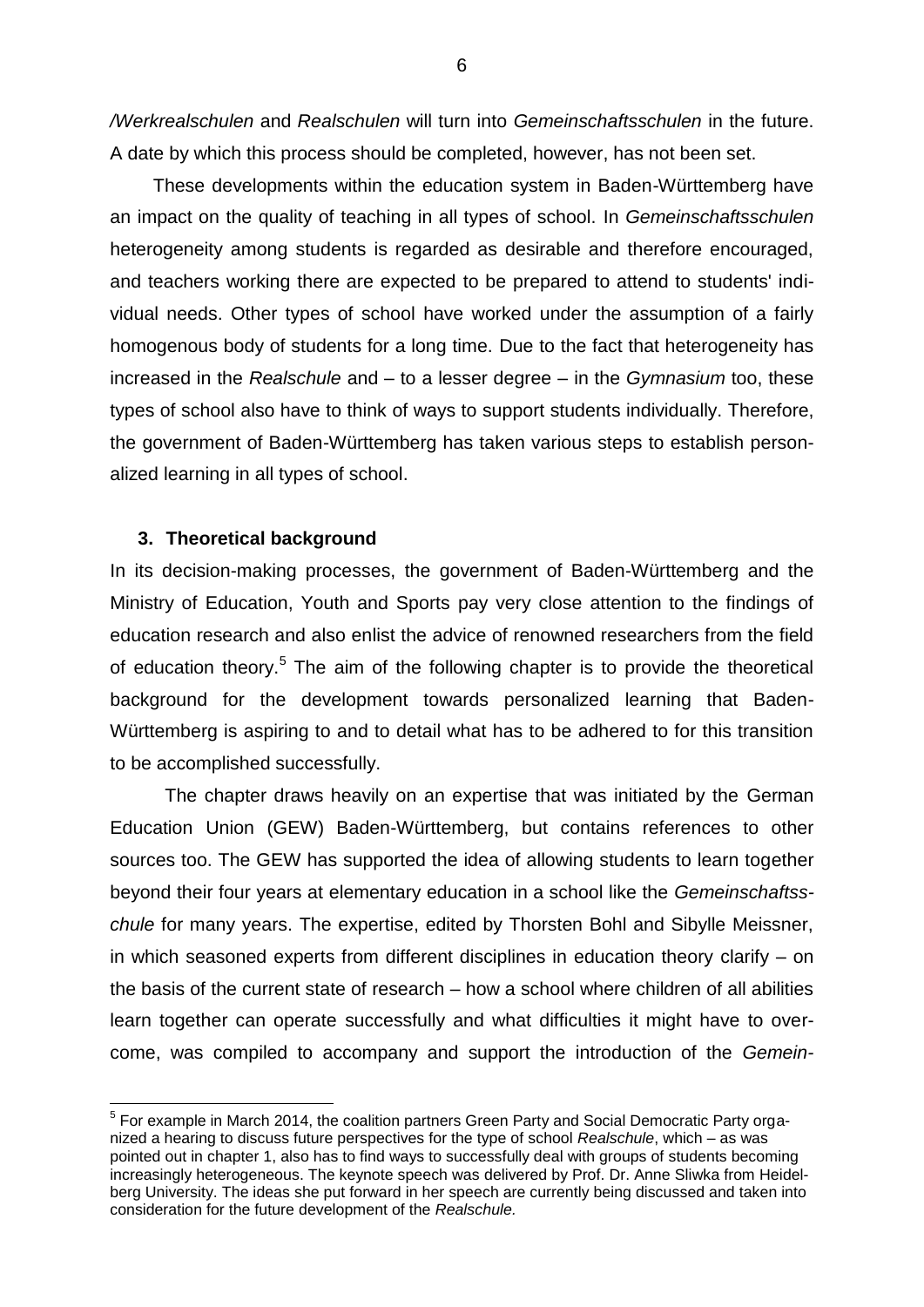*schaftsschule* in Baden-Württemberg. It intends to provide everybody involved in the introduction of the new type of school – especially the teaching staff in the schools themselves – with reliable guidelines with regard to the various pedagogical and organizational tasks the introduction of this new type of school calls for (see Bohl/Meissner 2013a: 7).

The results of the expertise were looked at closely by the Ministry of Education, Youth and Sports and thus feed into the work of the Ministry. One of the strengths of the publication lies in the way that it sums up the current state of research with regard to personalized learning in heterogeneous learning groups. Therefore, its results can also be adapted by teachers working in other types of school.

Matthias Trautmann and Beate Wischer (2013: 49) name three conditions that need to be fulfilled on the part of the teacher for him to successfully deal with heterogenous learning groups. First of all, teachers need the right attitude: They should regard heterogeneity not as a burden, but as an enrichment and put it to productive use. Second, to plan their lessons, they should be well-informed about the different pre-conditions their students bring to the classroom. Therefore, their skills at diagnosing their students' competencies and needs have to be well-developed in order to make the right decisions with regard to which type of support and assistance each of their students' needs. Third, seeing as their teaching should no longer be geared at a supposed average, but should be adapted to students' different needs, teachers have to have a broad repertoire of teaching strategies at their disposal, they have to know the advantages and disadvantages of the different methods and they have to be able to use them in a way that adapts to their students' individual preconditions and needs. For the *Gemeinschaftsschule* to succeed, Ingrid Hesse and Brigitte Latzko (2013: 211) also emphasize the importance of "well-developed and differentiated diagnostic competencies" on the part of the teachers as well as their willingness "to permanently reflect on and to perfect them". According to them, well-developed diagnostic skills imply above all theoretical knowledge from the fields of teaching psychology, developmental psychology, pedagogical and psychological diagnostics and that this knowledge is made use of in a reflected, controlled and experimental manner. "As far as diagnosis goes, the tasks of the teachers lie in an exact analysis of the respective [student's] knowledge in order to develop differentiated, tiered and per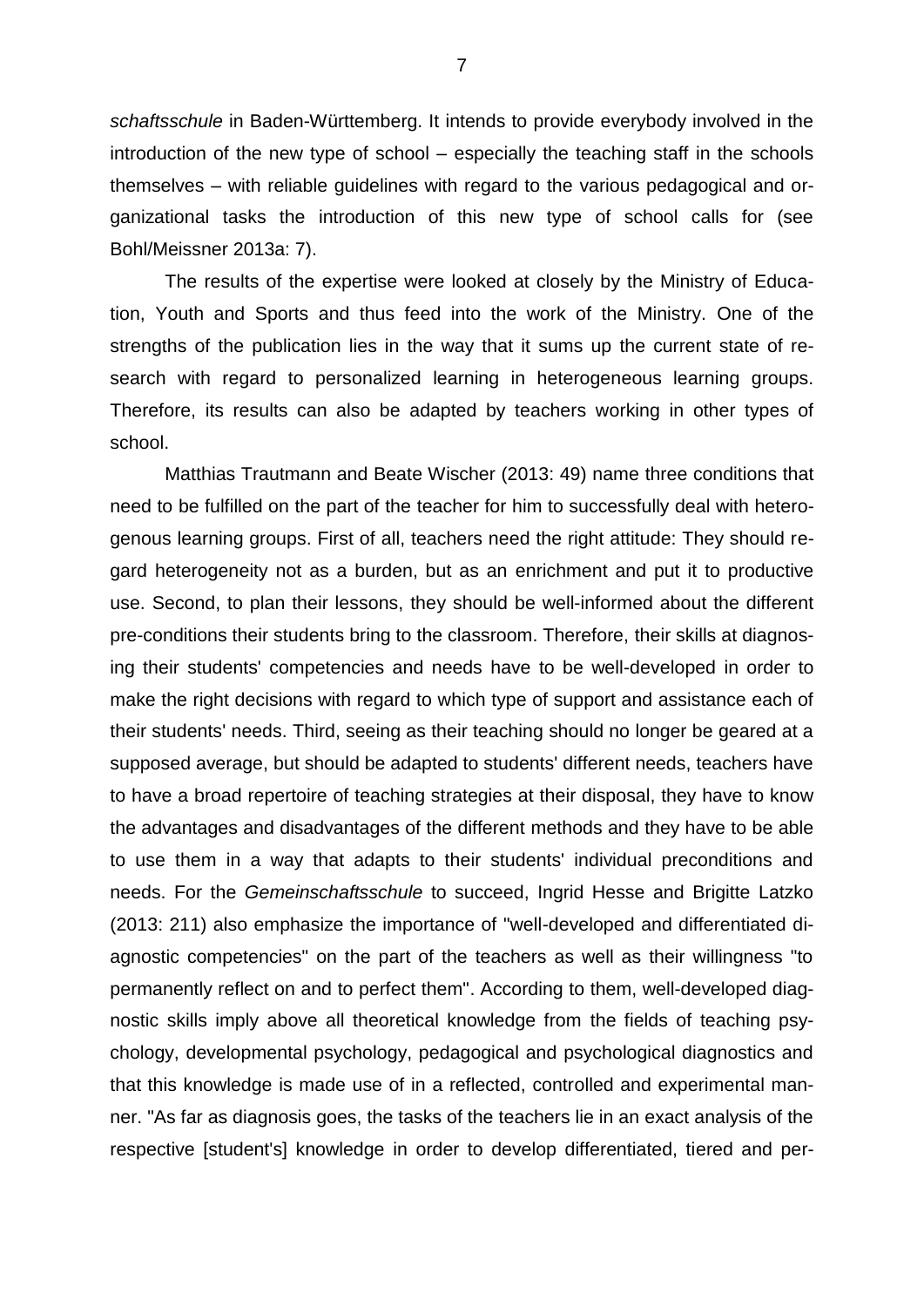sonalized tasks, solution aids and inputs from this knowledge" (Hesse/Latzko 2013:  $222$ ).<sup>6</sup>

As far as the actual teaching at the *Gemeinschaftsschule* is concerned, Erwin Beck (2013: 228) claims that it is characterized by regarding diversity and heterogeneity among students as a chance. According to him, a student's success in learning is connected with the performance of his teacher. It is the teacher's task to plan and conduct his lessons

and to initiate the individual learning processes on the part of the students, for which the students at a *Gemeinschaftsschule* bear a considerable amount of responsibility themselves. Students' learning and motivation depend to a significant extent on an efficient classroom management, an atmosphere conducive to learning, on the clarity and structuredness of the teaching and on how students are activated. The responsibility for these hallmarks of good teaching lies with the teachers (Beck 2013: 239).

However, Beck (2013:229) also clearly emphasizes the active role of students in a personalized process of teaching and learning. According to him, the challenge is to diagnose what stage a student has arrived at within this process and to enable him or her to acquire the competence aspired to on his/her own by providing the necessary guidance for him/her to solve appropriate problems and tasks. Trautmann/Wischer (2013: 56) regard it as a basic requirement "to establish a balance between types of cooperative learning and individual learning or – respectively – guiding students individually in their learning processes".

According to Ela Eckert (2004: 97), personalized learning involves

- (1) giving every student the chance to develop his/her motoric, intellectual, emotional and social potential completely
- (2) supporting him or her with suitable measures (by allowing him enough time to complete tasks […], by adapting learning material to his needs and – if necessary – by offering him the support of other staff members with special competencies.

Among others, Eckert (2004: 99) lists the following indicators that show a high quality of personalized learning:

- Students work on different tasks and in accordance with their individual predispositions – make good progress.
- According to topics, focus of interest and abilities, there are different text books, learning material and study aids.

 $\overline{a}$  $^6$  Beck (2013: 232) also regards a teacher's differentiated diagnostic competence enabling him to adapt his teaching to the individual needs of a student as a basic requirement for a type of teaching which challenges students and which is directed at dealing with heterogeneity in a competent way.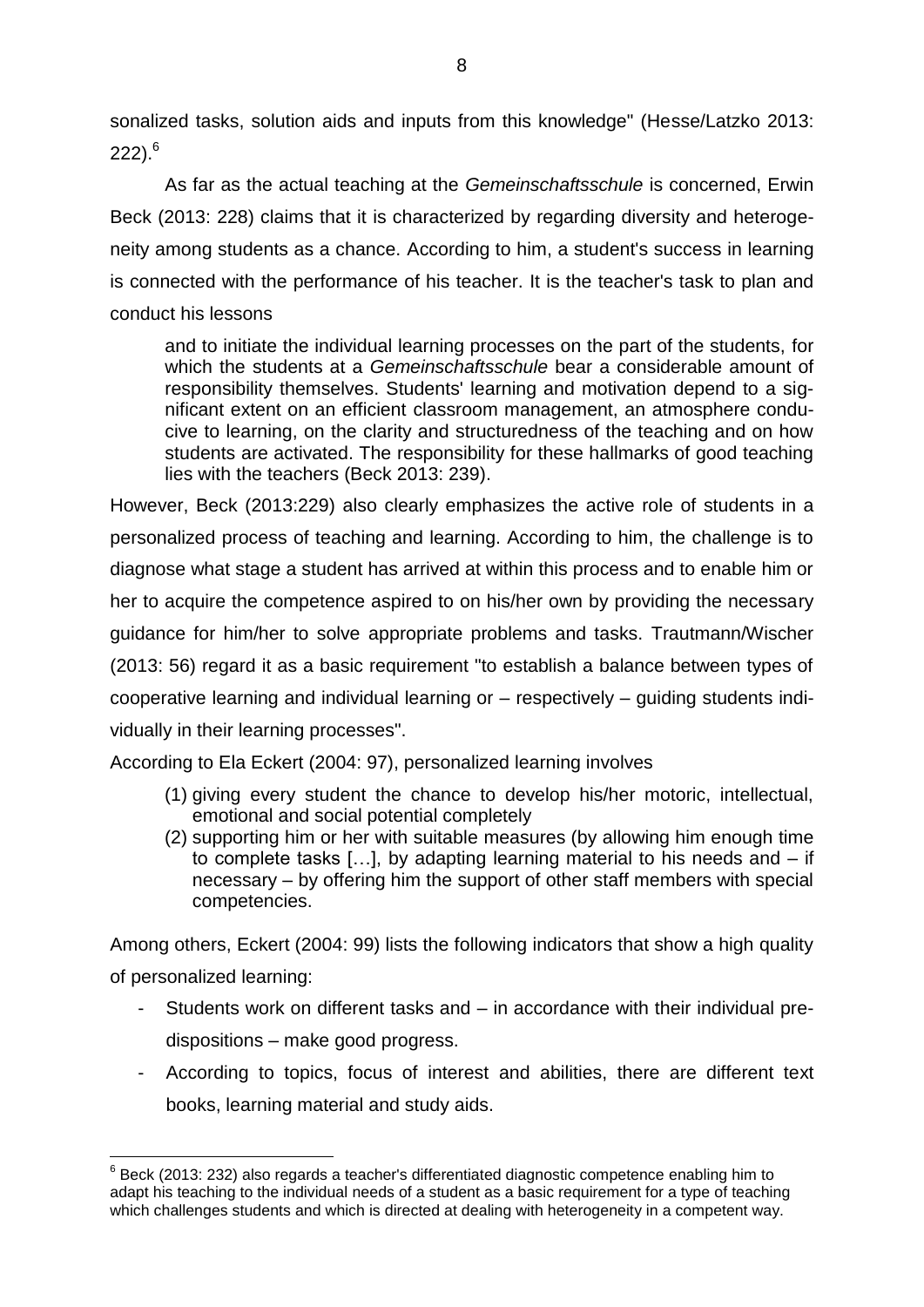- Students with learning difficulties receive extra help.
- All students that especially includes the weaker ones are requested to reflect on their individual learning progress.
- Students with special needs have received an exact diagnosis of their learning progress. A plan of support has been developed.
- High-achieving students have the right and the option to leave routine tasks behind and to choose their own areas of focus.
- All students are aware of the fact that there are different levels of ability. They co-operate support each other.
- The teacher makes clear to every student individually what is expected of him and helps him/her to accomplish it.

Bohl (2013b: 250f.) explains how personalized learning is often organized by means of arrangements similar to individualized instruction (*"Freiarbeit"*) based on suitable material or structured around learning plans.

Personalization is achieved by 1. systematic diagnosis; 2. by adapting the material more strictly to the learners' needs (not necessarily by individualizing it, but – in any case – by differentiating it; 3. by monitoring the processes by means of instruments like competence plans and 4. by organizing individual advising or coaching with clearly defined processes (ibid.).

Albert Bremerich-Vos (2013: 207ff.) shows how personalized learning can be put into practice by using the subject German as an example. He explains how differentiation can be achieved by means of tasks with different degrees of difficulty, how students can work with texts about different topics, how the degree of individual support students get can differ and how effective different types of feedback may be. Bohl/Meissner (2013b: 325) summarize:

The basic idea of teaching heterogenous groups of students lies in […] offering – within a framework of a demanding, differentiating, well-prepared and structured learning environment – learning contents which learners to some extent acquire themselves, which they practice and internalize – depending on their capabilities in the respective subject and also on their ability to organize their learning themselves. This does not mean in any way that students are left to their own devices, on the contrary: They need various forms of support by a structured learning environment (e.g. tasks structured by topics/levels of difficulty), prepared material (e.g. study aids), fellow students (e.g. tutoring system) and teaching staff (e.g. individual mentoring).

Beck (2013: 237) points to the necessity of checking what levels of competence students have arrived at on a regular basis: "Learners should have the possibility to be responsible themselves for assessing and evaluating their learning progress on a regular basis by means of formative tests." He regards grids of competencies or so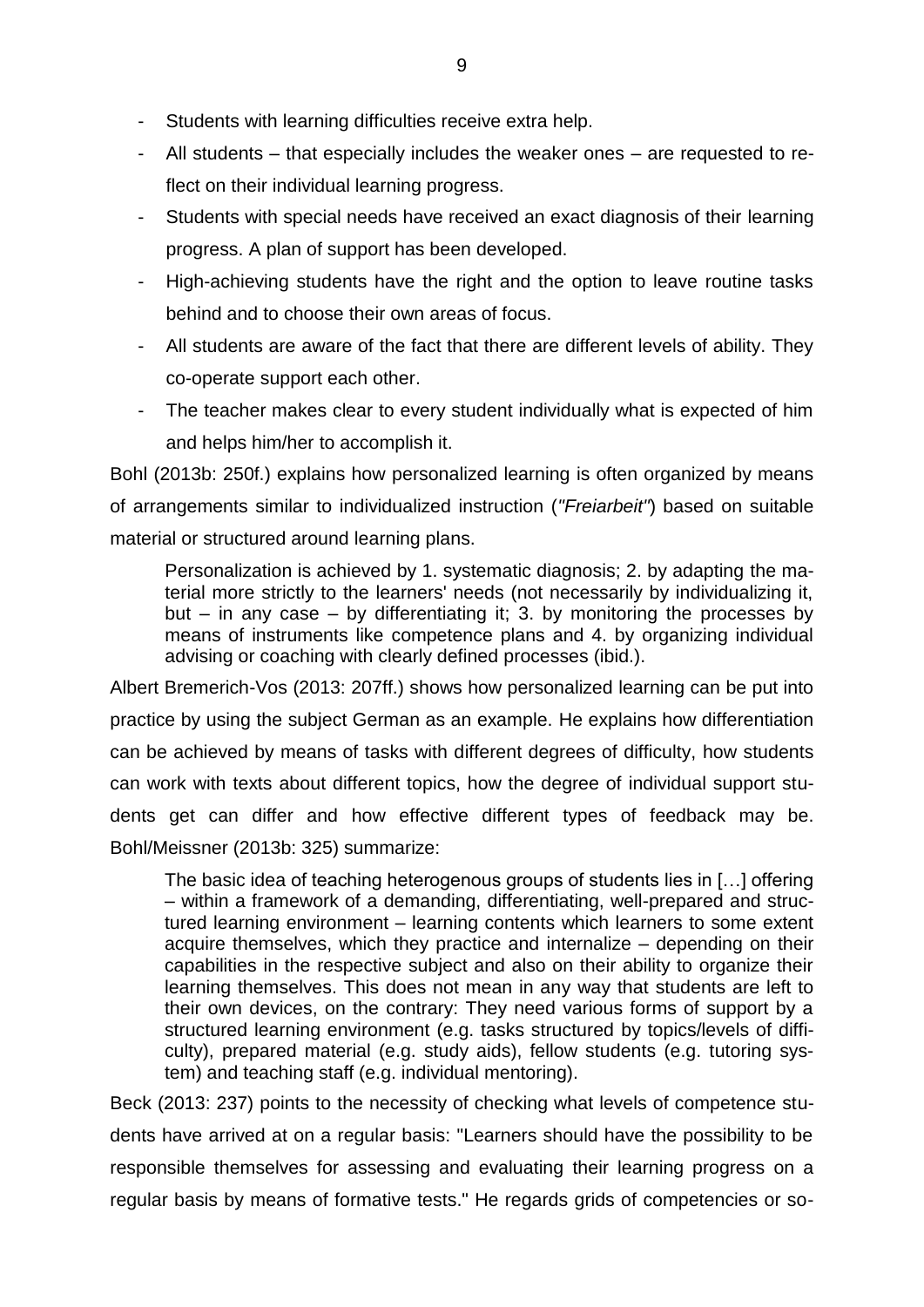called rubrics as an attractive tool for this purpose. They can be both used for developing competencies in the first place as well as for formal evaluation purposes. They provide criteria by means of which the knowledge and competencies students have gained can be evaluated.

Bohl (2013a: 104) sums up the current state of research as regards the effectiveness of learning in heterogenous groups. He arrives at the conclusion that – even though research results in this field are not completely consistent – education systems allowing students to keep learning together beyond elementary school rather than separating them after four years or the introduction of an integrative type of school such as the *Gemeinschaftsschule* contribute to more educational equality, since the effects of educational decisions which are not connected to how a student performs or which have to do with the sociocultural background of a student are reduced. Bohl (2013a: 108) also points out that, as far as the actual achievements of students go, the research results are not completely consistent either. In studies based on international data the results tend to be more positive with regard to integrative systems (with some exceptions, however), while in national surveys they tend to be more in favour of non-integrative systems. As regards heterogenous learning groups, Bohl (2013b: 247) suggests that it is especially low-achieving students who can benefit from them. According to him, two additional measures have to be taken: First, the school needs to ensure that high-achieving or the highest-achieving students respectively are sufficiently challenged, also in the form of temporarily being placed in homogenous groups. The group of high-achieving learners should not be too small, either. Second, in the light of the "reference group effect" (Bohl 2013b: 246), the school needs to strengthen the self-concept of low-achievers by introducing an individual benchmark, by providing them with individual support and by allowing them to gain a sense of achievement. Linda Wirthwein (2013: 91) also calls attention to the interests of intellectually highly gifted students: "For highly gifted students and their parents, attending a *Gemeinschaftsschule* has to be an attractive alternative to other types of school: Strategies to support highly gifted students should be advertised." Ute Kratzmeier (2013: 25) regards it as "essential for the acceptance of the *Gemeinschaftsschule* among the population that all other types of school – including *Realschulen* and *Gymnasien* – have to participate in this development. This is the only way to avoid the impression that the *Gemeinschaftsschule* only replaces former *Werkrealschulen.*" Achim Albrecht (2013: 150) sums up that schools winning the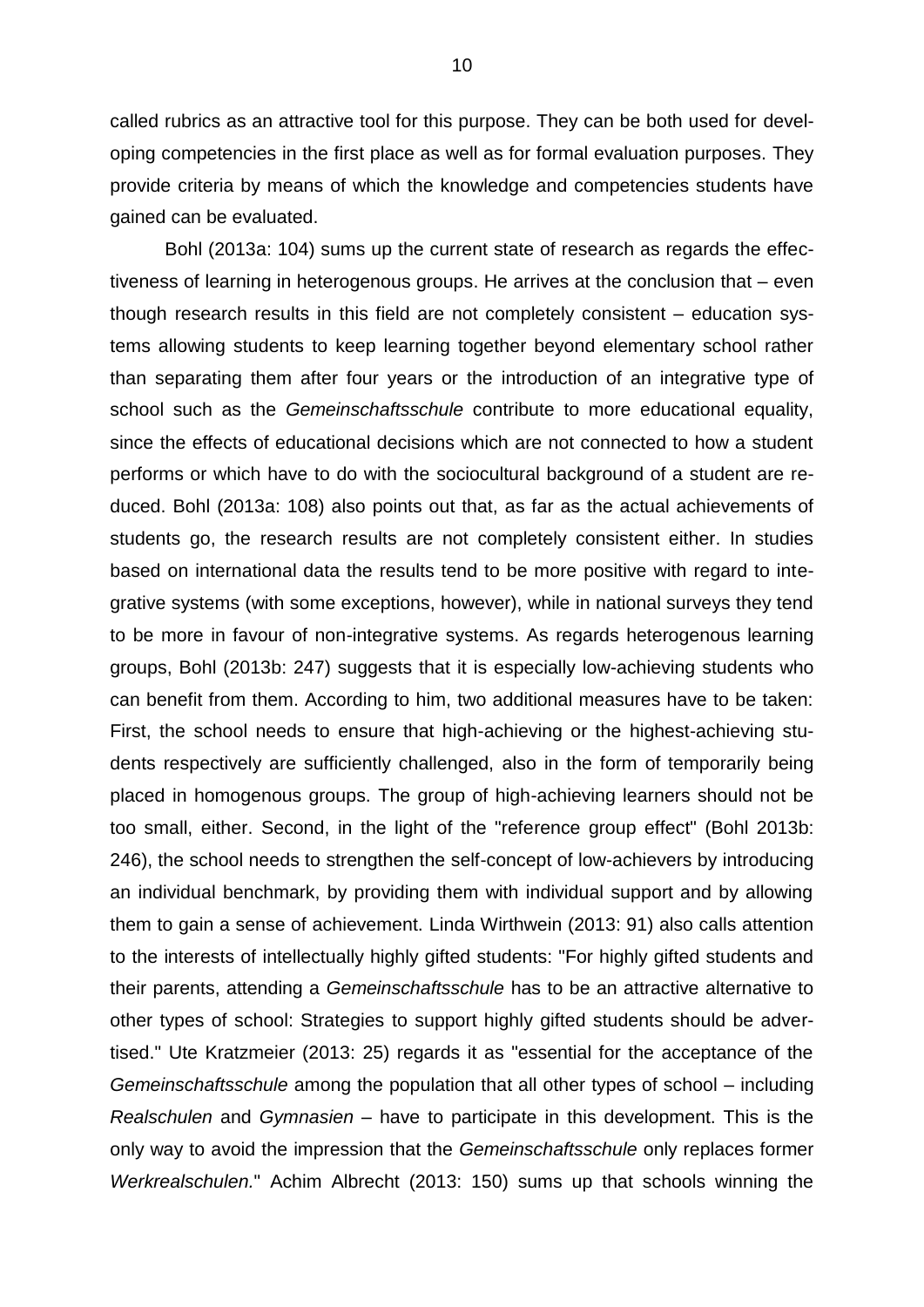*German School Award* – a prize advertised by the Robert Bosch Foundation – illustrate that it is possible to work with heterogenous groups in a way that enables the students in these groups to obtain different school-leaving certificates.<sup>7</sup>

Albrecht (2013: 155) warns that the transformation from a teaching style centered more around the teacher, structured in slots of 45 minutes each, towards personalized learning is time-consuming. Bohl/Meissner (2013b: 326) explain that "[t]he requirements of teaching at the *Gemeinschaftsschule* cannot be met solely by means of isolated methodical innovations (e.g. by introducing grids of competencies and work plans). What is necessary is a systemic development on all levels." Andreas Müller (2013: 274) deems a paradigm shift necessary:

The point is to find an approach to learning at school from the perspective of the learners and to support them in designing their own learning successfully and with a target in mind. This calls for a corresponding learning culture. In this context – and only then – can instruments such as grids of competencies be helpful.

Albrecht (2013: 158) emphasizes the need for profound evaluation processes on the part of schools becoming *Gemeinschaftsschulen*:

The further development of the school in the following five or ten years requires a thorough analysis of the current situation and as precise a description as possible of the fields of development to be tackled in the future. The landmarks resulting from this process form the basis of a regular evaluation as to whether the school develops according to plan or whether adjustments are necessary.

It is not only the teachers at the *Gemeinschaftsschule* who will have to perform a paradigm shift towards more personalized learning in the foreseeable future. As Matthias Trautmann and Beate Wischer (2013: 50f.) point out, not only teachers at the *Gemeinschaftsschule* have to cope with a heterogenous body of students, teachers in the traditional (tripartite) education system are also confronted with heterogeneity. According to them (ibid.) even students who all received the same recommendation by their elementary school teachers – to move on to the *Hauptschule* or the *Realschule* respectively – still differ from each other in various respects. Along with Erwin Beck (2013: 230) they point to the fact that leading theorists from the field of education regard personalized learning as one of the hallmarks of good teaching in general. Moreover, as has been shown in chapter 1 of this paper, classes in *Realschulen* and – to a lesser extent – *Gymnasien* in Baden-Württemberg are becoming more and more heterogenous too. In order to be able not only to cope with this situa-

 $\overline{a}$ 

 $7$  How heterogeneity among students is dealt with is one of the main criteria used to assess schools applying for the *German School Award* (cf. [http://schulpreis.bosch-stiftung.de\)](http://schulpreis.bosch-stiftung.de/).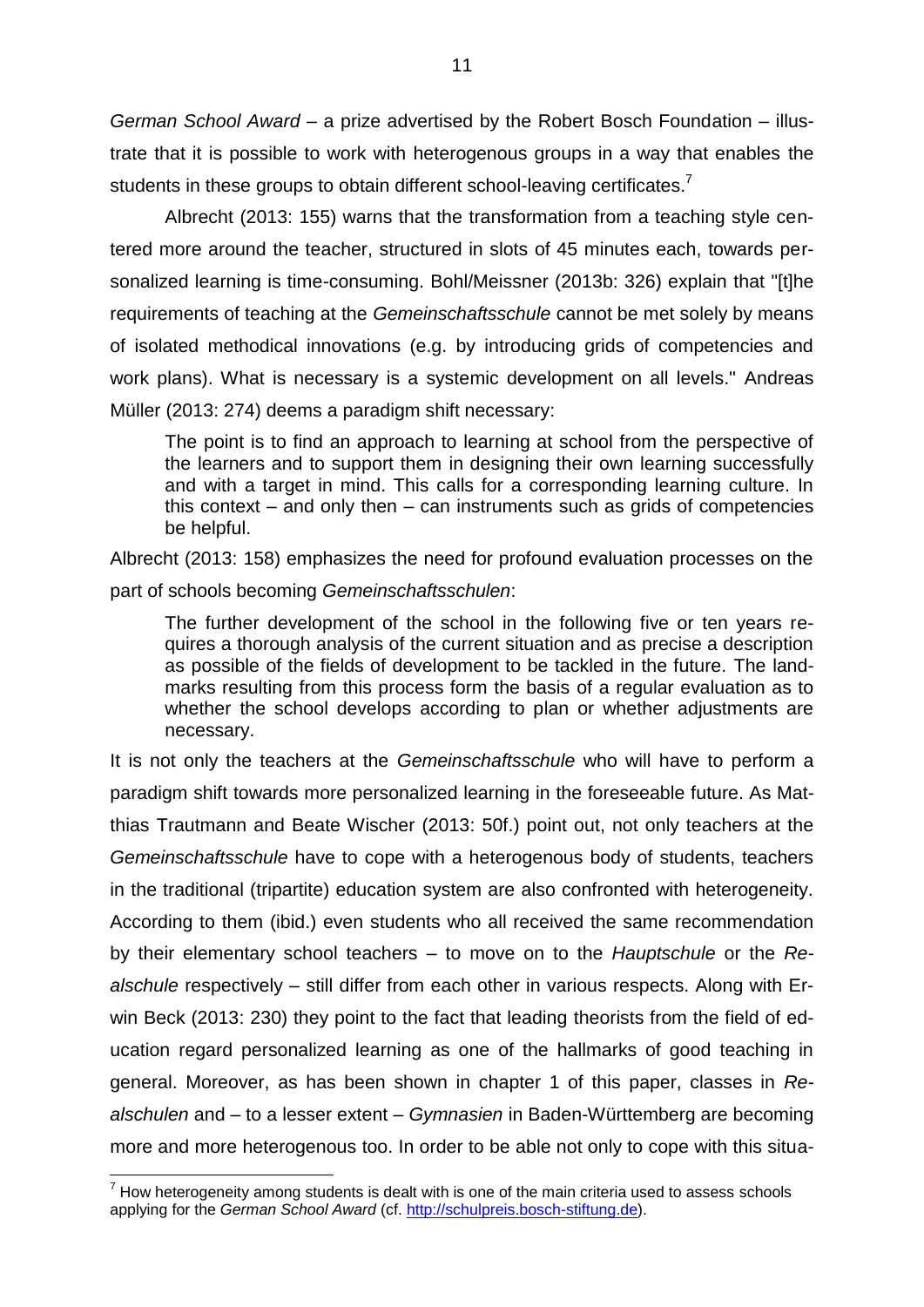tion but to put it to productive use, teachers need to be trained accordingly – a necessity Trautmann/Wischer (2013: 57) and Albrecht (2013: 155) point to.

# **4. Strategies and activities**

# *a. Implementing personalized learning in all types of school*

One of the most significant steps the current government in Baden-Württemberg has taken in order to promote and spread the concept of personalized learning on a large scale was the introduction of the *Gemeinschaftsschule* as of academic year 2012/13*.*  This type of school revolves around the following principles:

- It is a school in which equality of opportunity is connected with a clear focus on and a commitment to learning.
- It is a school for everybody and therefore a school which is especially suitable for inclusive education.
- It is a school placing great value on the concept of personalized learning<sup>8</sup> and cooperative learning in both heterogenous and homogenous groupings. Phases of instructive teacher input will typically alternate with times when students work on a task together with others or individually. The teachers see themselves as specialists in their respective fields, as experts at diagnosing students' individual level of skills and knowledge and as facilitators of a range of learning processes.<sup>9</sup>
- Teachers from all three traditional types of school and teachers for special educational needs teach and collaborate at this type of school, and the schools benefit from this mix of teacher expertise and specific skills.
- The *Gemeinschaftsschule* operates with an all-day concept, providing a structured space for learning from the morning until the afternoon (typically 3:30 pm or 4 pm)
- Different levels of degrees are offered at this school.
- The basic requirements of the *Gemeinschaftsschule* are:

 $\overline{a}$  $^8$  The basic components of personalized learning are detailed in section 2 of this paper. The schools applying to become *Gemeinschaftsschule* are free to choose certain aspects to focus on. It is vital, however, that the concept that they submit along with their application contains strategies of how they intend to personalize learning.

<sup>9</sup> The difference between the *Gemeinschaftsschule* and the *Gesamtschule* (another integrative type of school, "comprehensive school") is that, while the *Gesamtschule* separates students into different, supposedly homogenous classes, the idea behind the *Gemeinschaftsschule* is to let students work in heterogenous groups whenever this is possible and to form homogenous groups only on a temporary basis when this seems appropriate (as was outlined in chapter 3, this can be advisable in order to challenge the highest achieving students within a learning group).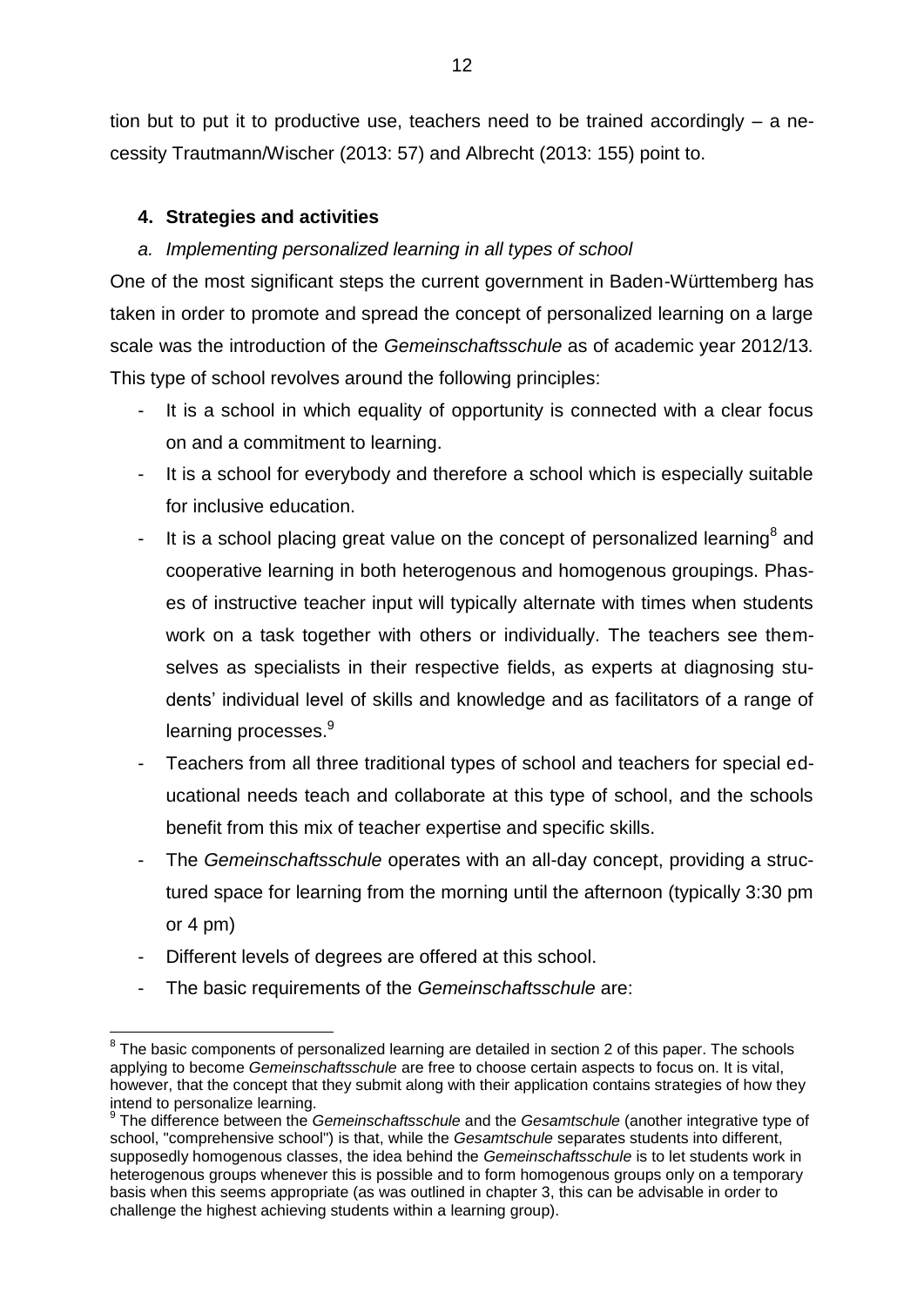- o The central role of teachers in environments where personalized learning is to be implemented was emphasized in chapter 3. In accordance with these findings, the *Gemeinschaftsschule* requires teachers ready to work with students on different skill levels
	- who are interested in initiating and conducting learning processes for students and who are not entirely focused on "teaching" subjects
	- who are willing to spend time with students even when their "lessons" are over
- o a school administration which considers providing professional supervision as its main task and which does not see itself as a centralist authority in charge of making final decisions. This implies that schools are provided with more autonomy and public accountability.<sup>10</sup>

However, as was also pointed out in chapter 3, the other types of school also have to develop their teaching towards more personalized learning. In Baden-Württemberg, it is not only the aforementioned increasing heterogeneity in all types of school which makes this necessary, but also the aim of the current government to establish an educational system of two columns with an integrative educational path alongside the *Gymnasium* (cf. chapter 1). In order to strengthen personalized learning in *Realschulen*, the Ministry of Education, Youth and Sports provided them for the first time ever with extra resources in the academic year 2012/13. A year later, additional resources were set aside for year eight in the *Realschule* for the purpose of analyzing students' individual interdisciplinary competencies to help them make a suitable career choice. With the fact in mind that heterogeneity is also increasing in the *Realschule* due to the rising number of low-achieving students<sup>11</sup>, the Ministry of Education, Youth and Sports is currently working on a concept to support the group of low-achieving students. Since 2012/13, the *Gymnasien* have been given extra resources to support students individually in year 5 and 6, especially in the subjects German, Mathematics and foreign languages.

 $\overline{a}$ 

<sup>&</sup>lt;sup>10</sup> This list is adapted from Ruep (2012: 25f.). Margret Ruep was Administrative Head at the Ministry of Education, Youth and Sports and Deputy Minister of Education from May 2011 through July 2013 and, in this function, played a major role in developing and introducing the *Gemeinschaftsschule* in Baden-Württemberg. She has also published extensively on the ideas and theories underlying this new type of school.

<sup>&</sup>lt;sup>11</sup> 2012/13: 23 per cent of the students in year 5 at the *Realschule* had been recommended to move on to *Hauptschule/Werkrealschule*, cf. chapter 1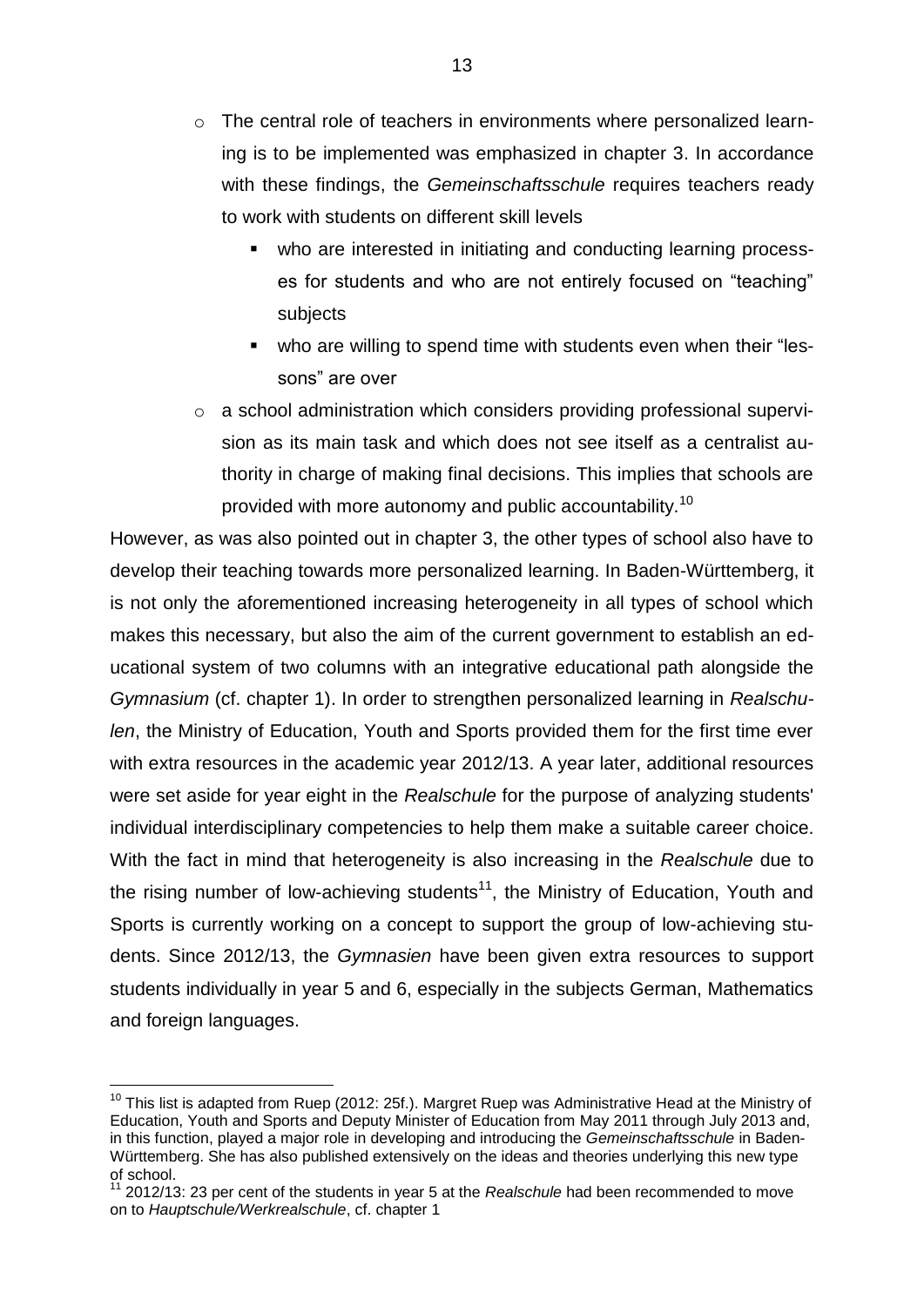### *b. Strengthening personalized learning in all phases of teacher training*

Teacher training in Baden-Württemberg is organized in three different phases. In order to qualify as teachers, students attend courses at a university or a university of education respectively – depending on the type of school they intend to teach at. They complement their theoretical studies by gaining practical teaching experience at schools. This phase is completed once a student has passed his First State Exam (*Erstes Staatsexamen*). During the next phase of their training, prospective teachers are assigned to a school where they acquire more practical experience under the guidance of a mentor. In addition, they attend courses at a State Center for the Training of Teachers*.* They complete this phase by passing their Second State Exam (*Zweites Staatsexamen*), which covers both theoretical and practical aspects. The third phase consists of in-service training courses offered by various institutions (cf. chapter 4).

Acquiring competence in diagnosing students' levels of skills, competencies and knowledge has been implemented – to varying degrees – in the first and second phases of teachers' training in Baden-Württemberg by now. Especially the State Centers for the Training of Teachers have developed concepts based on current standards of personalized learning which allow trainee teachers to extend their theoretical knowledge and their skills in this field and to apply them in the classroom.

As far as the third phase of teachers' training goes, various universities of education offer extra courses of studies for teachers wishing to develop their diagnostic skills and to use their extended competencies for supporting students individually or else to qualify for developing concepts, for advising schools or for training other teachers in that field. In cooperation with the State Academy for In-Service Training and Human Resources Development at Schools and the State Institute of School Development various materials and training concepts have been developed. A project aimed at a wide range of people working in education – among them not only teachers, but also school supervisors, teacher trainers and head teachers – "Learning with a focus on the development of competencies – Supporting students individually through observing - describing - evaluating - attending" intends to:

- strengthen the diagnostic skills of teachers
- extend the possibilities of personalized learning in the classroom
- tailor teaching to the individual educational needs and demands of students

14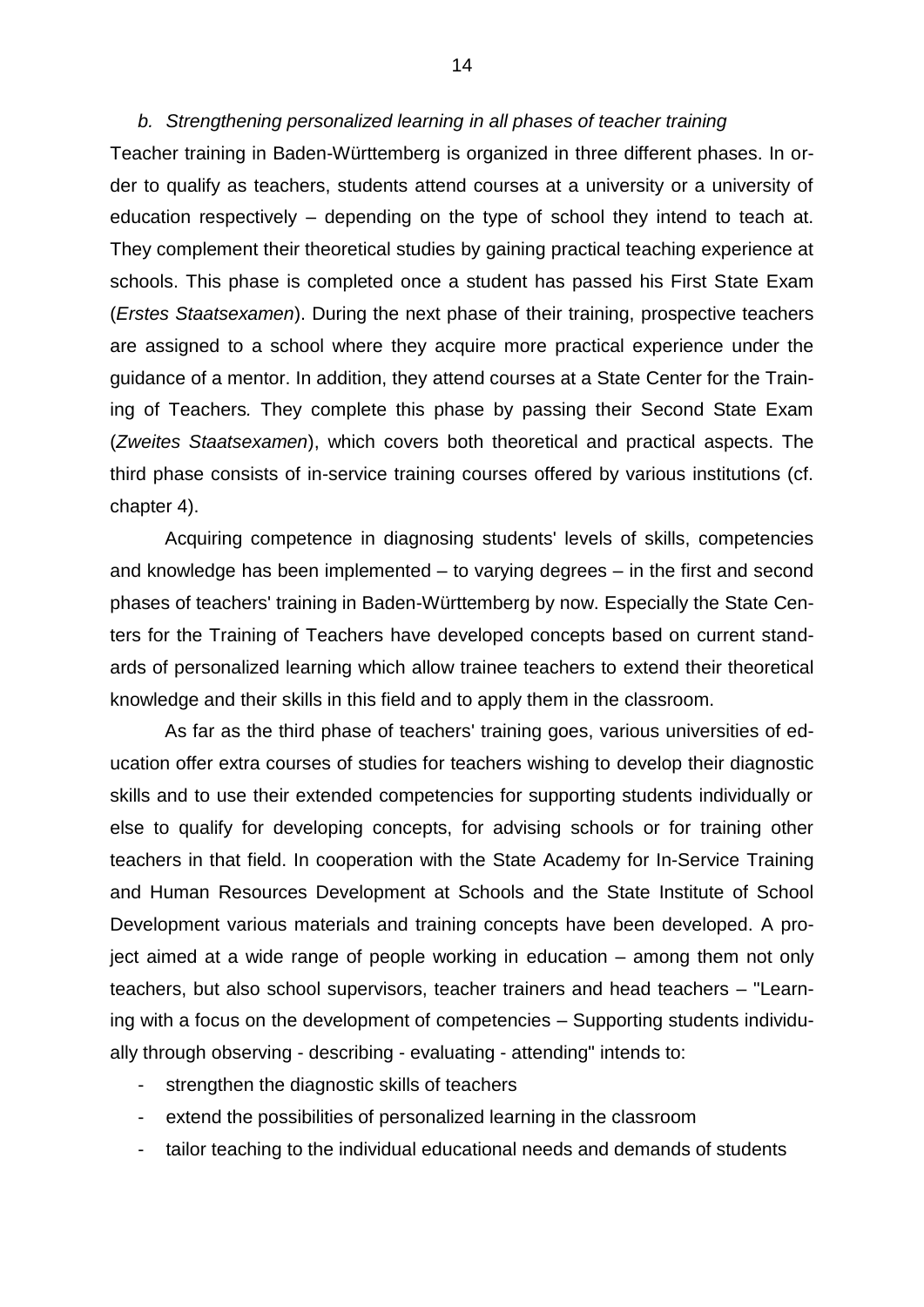recognize the further development of teaching as a necessary process for shifting the focus more on the individual student and the development of his competencies

In order to reach these goals, various measures have been taken – brochures and other written aids have been provided as well as in-service training courses which also include qualifying teachers to act as advisors in the process.

The necessity to further strengthen teachers' diagnostic skills as well as their competencies in the field of personalized learning will also figure prominently in the restructuring of the teacher training system, which is currently at the planning stage. In spring 2012, the Ministry of Education, Youth and Sports and the Ministry of Science, Research and Culture appointed a commission of experts to receive some input. The commission presented their recommendations in March 2013. After the two ministries had reached an agreement as to which of these recommendations were to be followed, Parliament made a formal decision on the basic points the Ministries involved had agreed on in December 2013.

## *c. Revising the curricula*

 $\overline{a}$ 

The *Gemeinschaftsschule* and the implementation of personalized learning require a revision of the curricula for schools in Baden-Württemberg. Until now, the curricula were revised roughly every ten years, most recently in 2004. There was a separate curriculum for each type of school, compiled by separate commissions working independently of each other. As a consequence, even some subject matters taught in all types of school were placed in different years, which made it very difficult for students to switch between the different types of school. To prevent this from happening in the future and to help provide every student with the best possible education, teachers from all types of school are now collaborating on a new curriculum containing educational standards for all types of school. These standards are subdivided into three different levels of difficulty – corresponding to the three types of school-leaving certificate students can obtain in general education in Baden-Württemberg: lower secondary general education certificate, intermediate secondary general education certificate and general qualification for university entrance – to ensure that all students are sufficiently challenged.<sup>12</sup> A nation-wide novelty is that teachers at all types of school

<sup>12</sup> Since the standard eight-year-type of the *Gymnasium* in Baden-Württemberg has to proceed at an accelerated pace, a separate curriculum is being developed – in close cooperation with the curriculum to be used in all other types of school, however.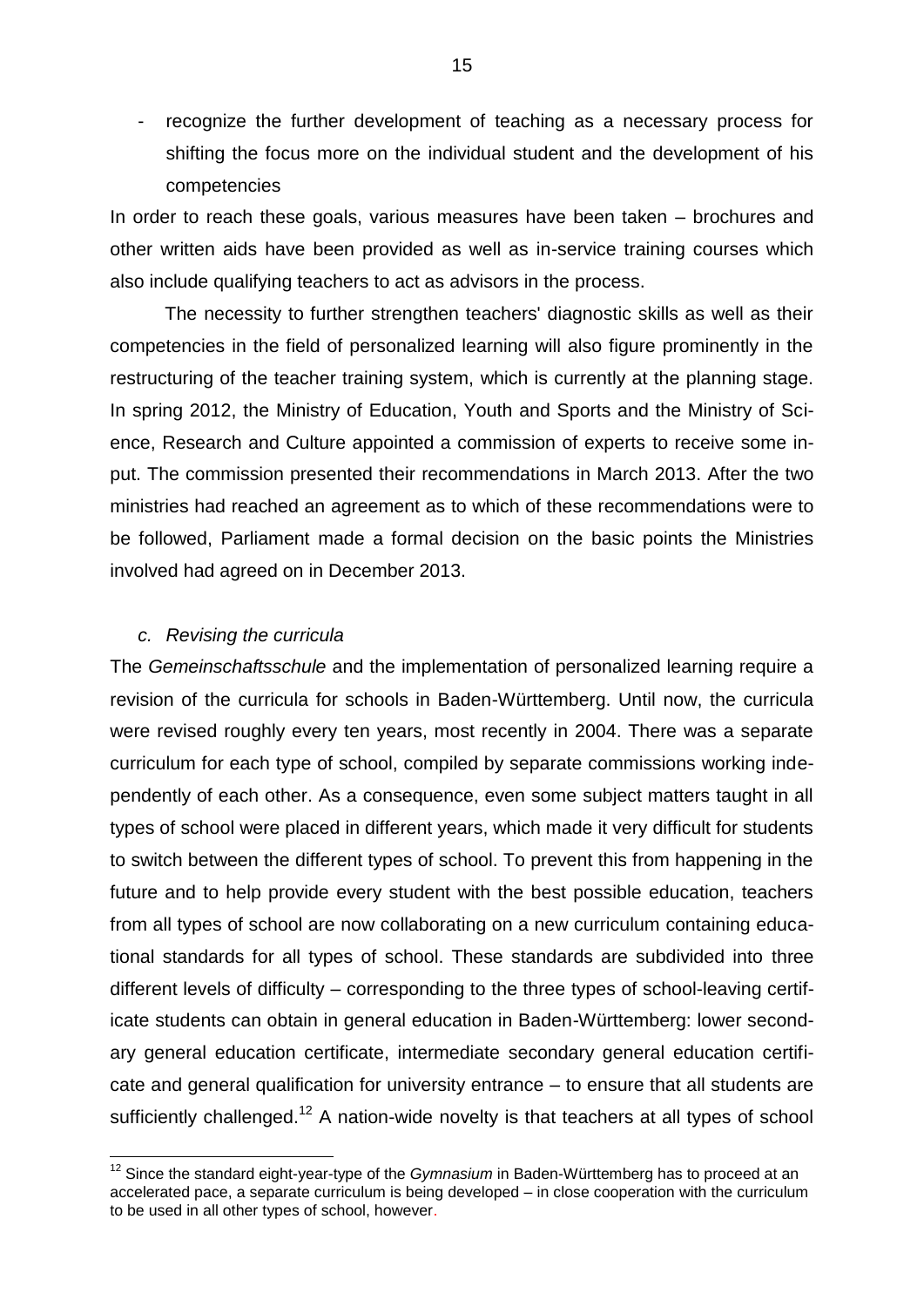– whichever school-leaving certificate they might lead to – see all three levels of difficulty next to each other on the same page rather than having to check three different curricula. After diagnosing the skill levels and abilities of their individual students, the three levels help them to make learning offers to students of different abilities and skill levels. Further help will be provided by grids of competencies, lists containing different learning methods and other learning materials to support personalized learning. All these materials are developed alongside the new curriculum.

In the academic year 2013/14, a working draft is being tested in 60 schools of all types. Working drafts are available for the subjects German and Mathematics in years 1 through 4 of elementary school and for all subjects taught in years 5 and 6 at secondary school. The new curricula are supposed to become effective as of academic year 2016/17.

## *d. Grids of Competencies*

Grids of competencies can be a useful tool to encourage students to reflect more on their own learning processes and play a more active role in organizing their own learning. They show students which competence they have acquired and on what level:

|                        | A 1.1              | A 1.2         | A 1.3    | A 1.4    | A 1.5    |
|------------------------|--------------------|---------------|----------|----------|----------|
| <b>Reading</b><br>Com- | I can understand   | I can under-  | $\cdots$ | $\cdots$ | $\cdots$ |
| prehension             | very short, sim-   | stand short,  |          |          |          |
|                        | ple texts, picking | simple texts, |          |          |          |
|                        | up familiar        | picking up    |          |          |          |
|                        | names, words       | names,        |          |          |          |
|                        | and basic          | words and     |          |          |          |
|                        | phrases, and       | basic         |          |          |          |
|                        | reread them as     | phrases, and  |          |          |          |
|                        | required.          | reread them   |          |          |          |
|                        |                    | as required.  |          |          |          |

*Example:* English, year 5

However, in order to be used efficiently they have to be embedded within a corresponding learning concept at the respective school. By 2012, many schools – many of them intending to become *Gemeinschaftsschule* in the foreseeable future – had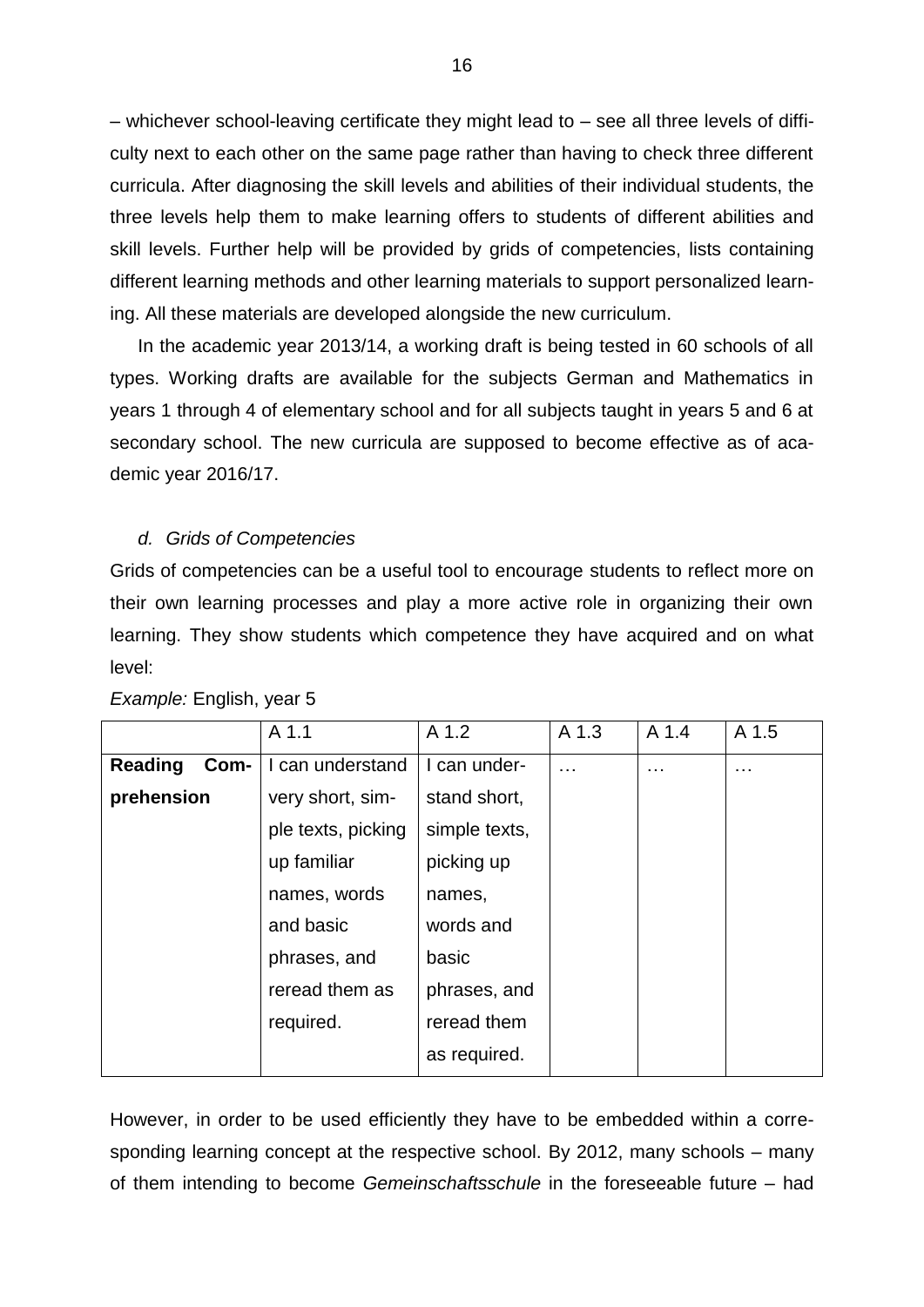already started using grids of competencies in order to plan learning processes individually. Many of these schools had developed the grids on their own without being aware what constituted a grid of competency or that they should not be used as an isolated device. Therefore, the Ministry of Education, Youth and Sports installed teams consisting of members from all types of school, among them teacher trainers from the State Centers for the Training of Teachers*.* Their task was to evaluate grids of competencies that had already been compiled, to collect what all of them had in common and what conformed to qualitative criteria, to use these elements to develop new grids and – seeing as grids of competencies have to be used as parts of more comprehensive learning concepts – to put together some guidelines for schools wishing to introduce concepts involving grids of competencies, learning jobs, check lists and learning journals.

In October 2012 the teams started to compile grids of competencies, checklists and learning jobs for the subjects German, Mathematics and English in years 5 and 6. These grids of competencies – which are based on the 2004 curriculum still effective – were made available to the schools for use in the academic year 2013/14. In a next step, grids of competencies, check lists and learning jobs based on the working drafts of the new curriculum are to be developed for the subjects German, Mathematics, English, French and Biology.

#### *e. Evaluation*

As was outlined in chapter 3, it is essential that schools becoming *Gemeinschaftsschulen* evaluate their transformation processes. In the coalition agreement between the Green Party and the Social Democratic Party, it is emphasized that "*Gemeinschaftsschulen* evaluate their processes of school development. Academic research accompanying the introduction of the *Gemeinschaftsschule* is desired" (Bündnis 90/Die Grünen/SPD Baden-Württemberg 2011: 6). After advertising this academic research among universities and universities of education, the Ministry of Education, Youth and Sports and the Ministry of Science, Research and Culture commissioned a team consisting of the Universities of Tübingen and Heidelberg and the Universities of Education in Freiburg, Heidelberg, Weingarten and Schwäbisch Gmünd to conduct the research – this being another example of how the Ministry of Education, Youth and Sports enlists the support of researchers and theorists to ensure that reforms are carried out successfully. The project is divided into four sub-projects, one of which is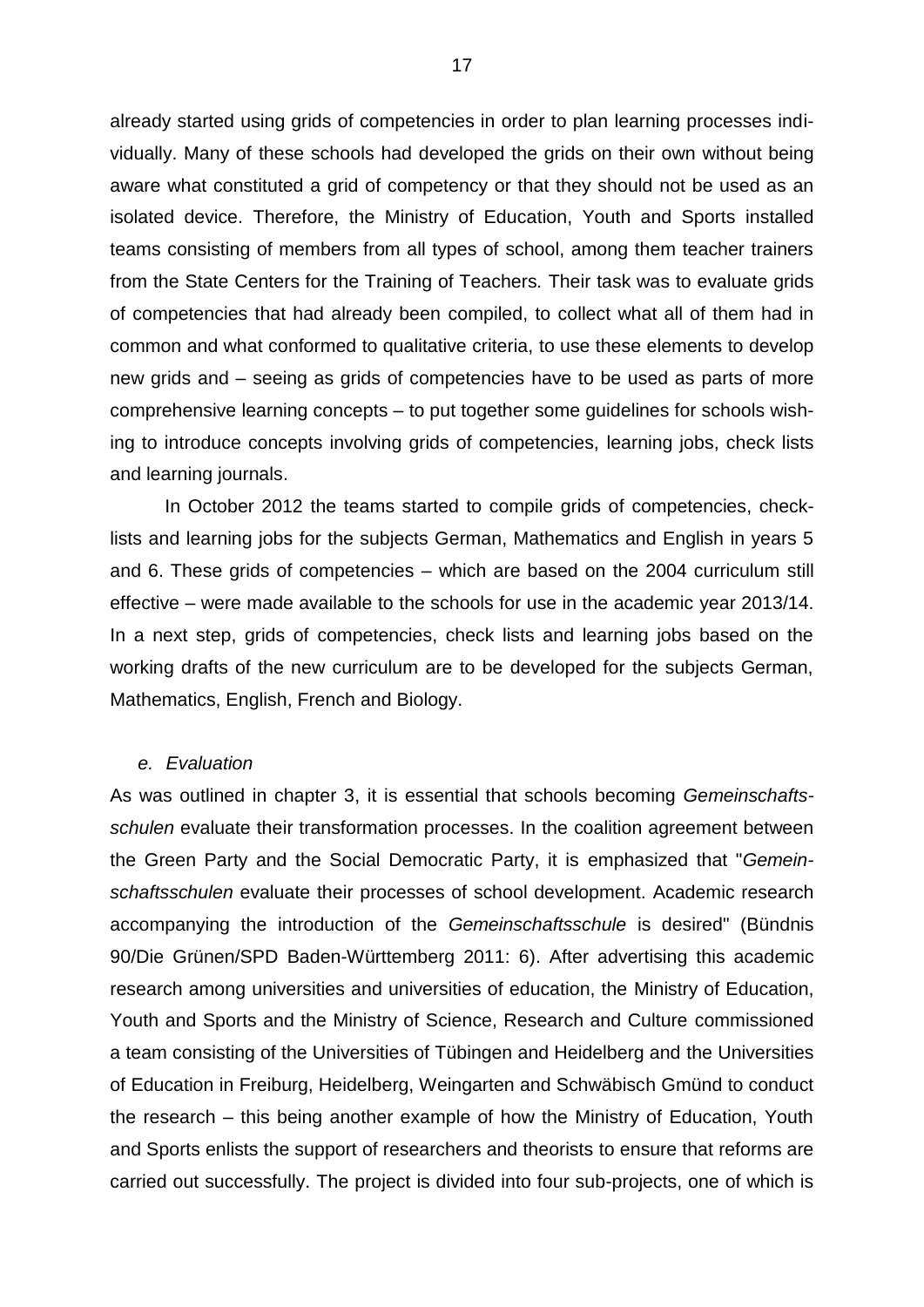entitled "diagnostic competence of teachers". According to Uwe Maier (2013: 1f.), this sub-project is concerned with the question "how *Gemeinschaftsschulen* change or elaborate on their methods of diagnosing in order to be able to meet the requirements of an increasing heterogeneity as regards students' performances." Maier points out that heterogeneity among students reaches an especially high degree in the subject German. Therefore, diagnostic techniques and supportive concepts are of great importance. Within the subject German, his sub-project concentrates on students' writing skills – including the two fields of "writing texts" and "spelling". Thus, the focus is on students' written products. Maier is especially interested in how teachers correct students' texts. Therefore, he intends to analyse which correction marks teachers use and how they comment on students' texts. Apart from that, teachers will be assisted in using grids of analysis, both for the surface and the deep structure of the text. According to Maier (2013: 2), the use of these quantitativequalitative grids of competencies allows for inferences regarding possibilities to individually support students. All in all, "the sub-project intends to find out from various perspectives to what extent *Gemeinschaftsschulen* succeed at developing a feasible system of diagnosing, documenting and helping students improve their individual writing skills in years 4 through 6", Maier (ibid.) summarizes. His second aim is to develop and evaluate an in-service training for teachers with regard to diagnosing students' writing skills and helping them improve them.

It is expected that the results of this sub-project can be adapted for developing strategies of personalized learning in other subjects too.

### **5. Leadership and Partners**

Supervisory school authority in Baden-Württemberg is organized in a three-fold system with the Ministry of Education, Youth and Sports figuring as the *Highest Supervisory School Authority,* the school departments of the four Regional Administrative Authorities in Stuttgart, Karlsruhe, Freiburg and Tübingen being the *Higher Supervisory School Authority* and 21 local school authorities allover Baden-Württemberg being defined as *Lower Supervisory School Authority.* While the Ministry of Education, Youth and Sports is in charge of education policy and the legislative processes this involves, among the main responsibilities of the school departments at the Regional Administrative Authorities and the Local School Authorities is the direct supervision of schools. When it comes to implementing projects and innovations decided on by ed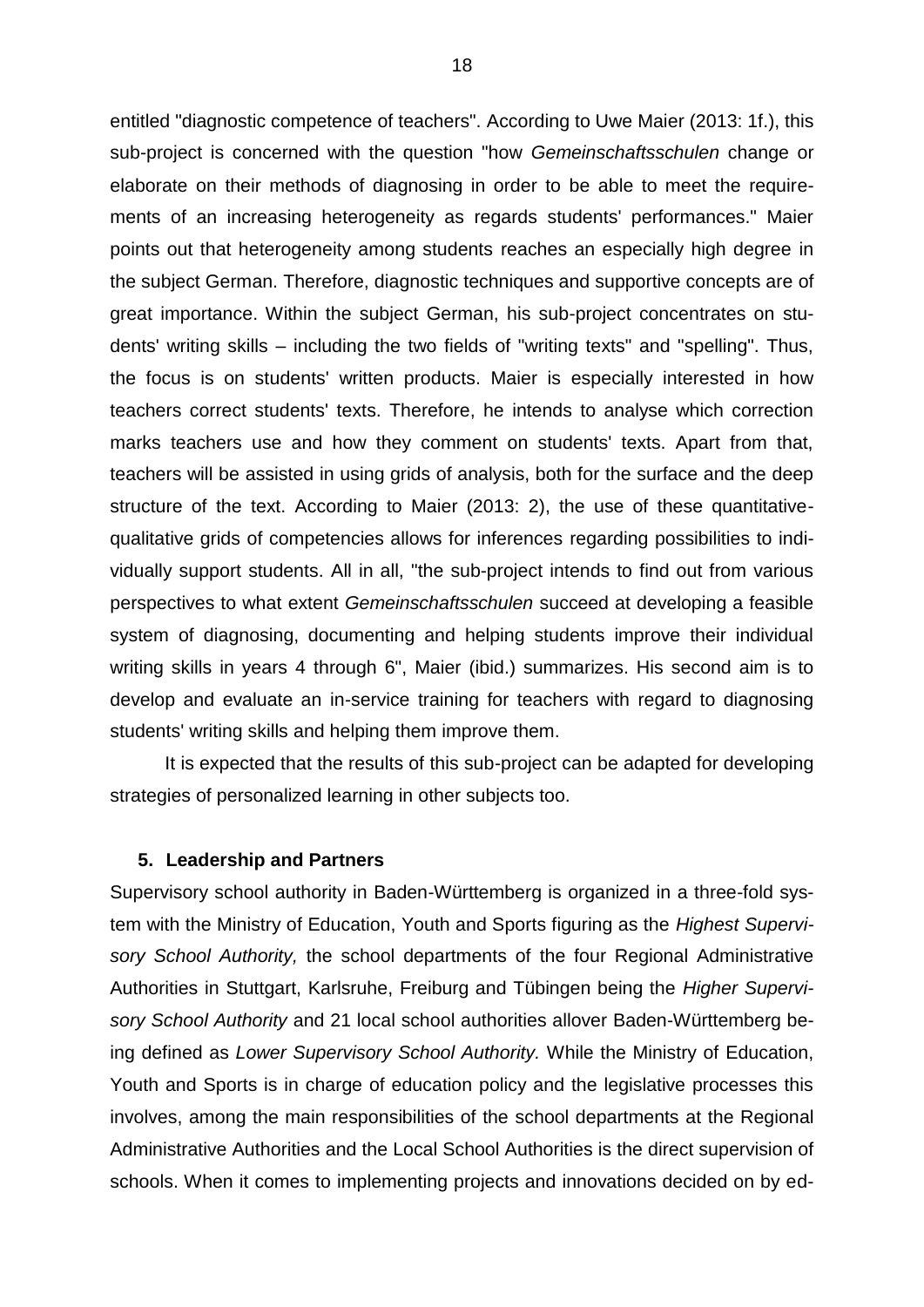ucation policy, the different authorities have to cooperate closely – this, for example, applies to the process of establishing new *Gemeinschaftsschulen.* It goes without saying that  $-$  for reforms to be successful  $-$  a permanent contact with the schools themselves is essential. Three advisory boards – School Committee, Parents' Committee and Students' Committee – along with various committees of teachers from all types of school ensure that the Ministry is provided with the necessary feedback on a regular basis. Since the towns/cities, municipalities and rural districts are responsible for the school buildings, facilities and other non-human resources, a close cooperation with their respective representatives is also essential.

It has become apparent in previous chapters of this paper that, as far as creating and introducing new educational concepts is concerned, many more institutions are involved. In compiling the new curricula and learning materials such as grids of competencies, check lists and learning jobs, the Ministry of Education, Youth and Sports cooperates with the State Institute of School Development.

As far as teacher training and in-service training is concerned, even more institutions participate. In a manuscript yet unpublished, Sliwka et. al (2013: 7) refer to

a system of 'strong institutions' [which] developed in the history of Baden-Württemberg and [which] covers different phases of the teacher training and the in-service training of teachers. Universities, universities of education and State Centers for the Training of Teachers differ […] mainly with regard to the types of school for which they train teachers and with regard to the phase of teacher training of which they are in charge.

In-service training is "characterized by a great variety of providers and a high complexity as regards the structure of the total supply. In principle, it is divided into a central level and a regional level" (Sliwka et al. 2013: 10). The three locations of the State Academy for In-Service Training and Human Resources Development at Schools in Esslingen, Schwäbisch Hall und Bad Wildbad

have developed their own respective profiles and offer a wide range of courses for the qualification of teachers and management personnel in schools. Additionally, the Local School Authorities and the Regional Administrative Authorities offer in-service training on a regional scale. The Universities of Education also offer specific courses for the further qualification of teaching staff (ibid.).

A challenge to be tackled in the future – for which Sliwka et al. argue in their paper – will be to connect and structure what these different providers bring to the table in a more systematic way.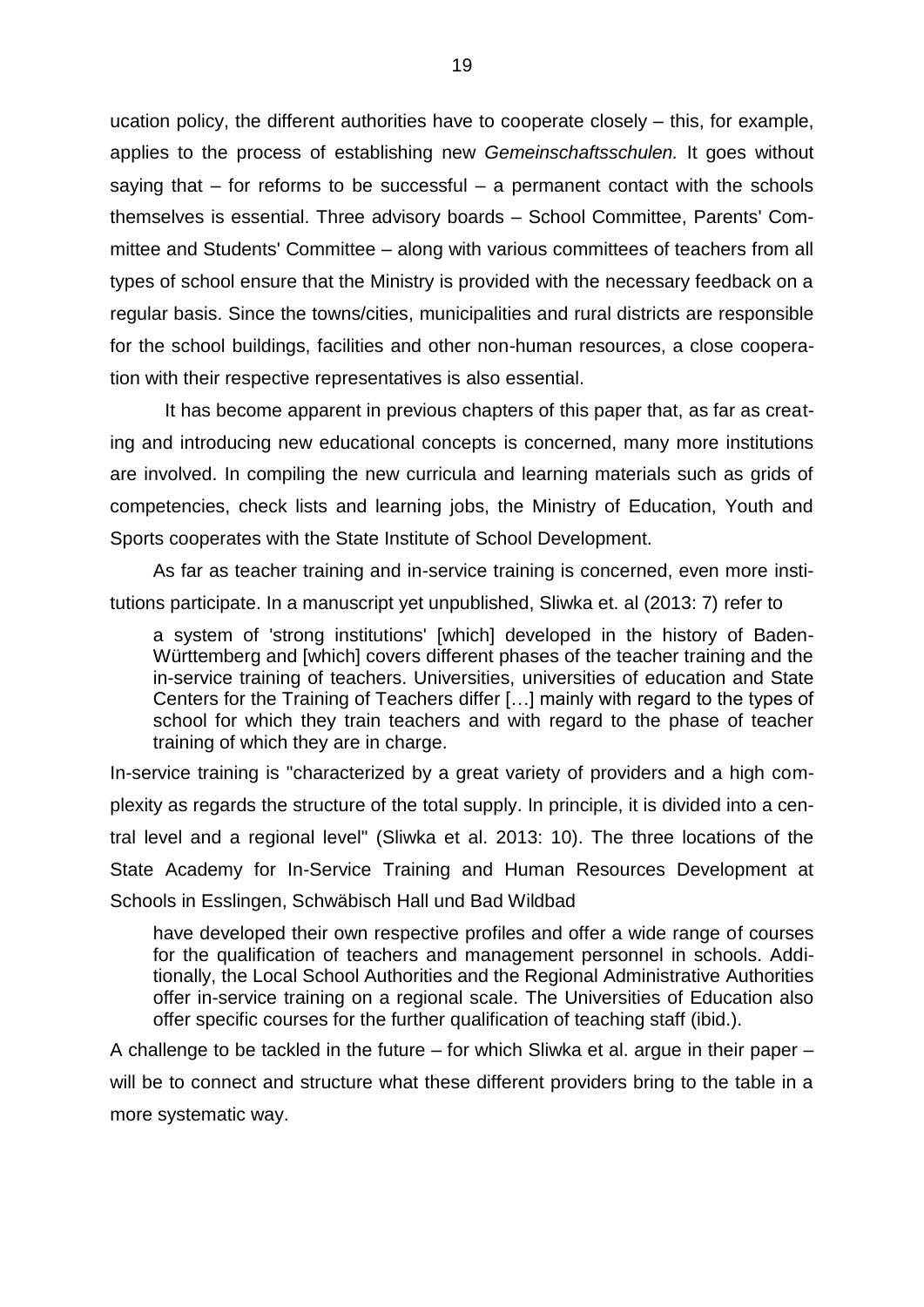#### **6. Resources**

In chapter 1 of this paper, it was pointed out that due to the challenges a consequent change towards concepts of personalized learning involves *Gemeinschaftsschulen*  are provided with extra resources. Seeing as increasing heterogeneity among students has become an issue all types of school have to deal with, *Realschulen* and *Gymnasien* are given additional resources for the individual support of students too – albeit on a smaller scale, since the resources the Ministry has at its disposal for establishing innovations within the school system are limited. This is due to the fact that the previous government of Christian-Democratic Union and Free Democratic Party left Baden-Württemberg with a huge amount of debt. Therefore, the current government is obligated to balance the budget of the federal state until 2020 – a process to which the Ministry of Education, Youth and Sports also has to make a contribution. The reasoning behind this is that, mathematically speaking, the demographic development resulting in a decreasing number of students allows for a reduction of the number of teachers. Therefore, due to a political decision, the Ministry of Education, Youth and Sports has to reduce the number of teachers by 11.602 until 2020. If additional cutbacks will be necessary is currently being debated. These requirements limit the scope for reforms. However, the Ministry of Education, Youth and Sports is convinced that reforms are necessary and is committed to accomplishing as much as possible within the means at its disposal.

#### References:

- Albrecht, Achim (2013): "Schulleitung und Schulorganisation in der Gemeinschaftsschule." In: Bohl/Meissner (2013a): 145-160.
- Beck, Erwin (2013): "Unterrichtsqualität in der Gemeinschaftsschule." In: Bohl/Meissner (2013a): 227-241.
- Beichel, Johann J. (ed.). (2012): *Idee Gemeinschaftsschule.* Baltmannsweiler: Schneider Verlag Hohengehren.
- Bohl, Thorsten (2013a): "Charakteristika und Wirksamkeit unterschiedlicher Schulsysteme." In: Bohl/Meissner (2013a): 95-110.
- Bohl, Thorsten (2013b): "Umgang mit Heterogenität im Unterricht." In: Bohl/Meissner (2013a): 243-259.
- Bohl, Thorsten/Sibylle Meissner (eds.) (2013a): *Expertise Gemeinschaftsschule. Forschungsergebnisse und Handlungsempfehlungen für Baden-Württemberg.*  Weinheim/Basel: Beltz.